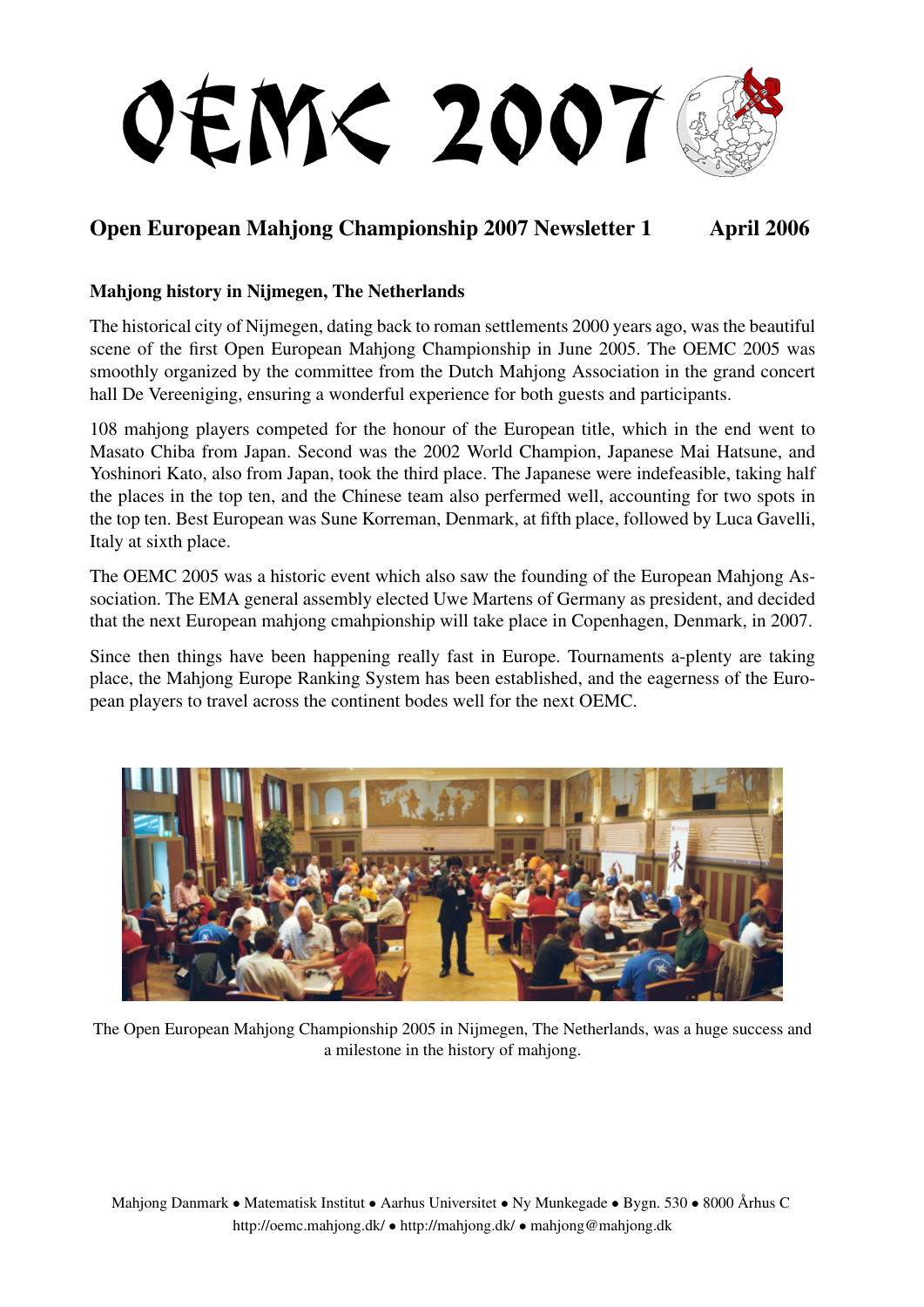**OEM< 2007** 

## **Participants**

In Copenhagen 128 players will participate. In addition to the individual competition, each player will be part of a team of four players. Therefore the country quotas for the partipants are based on the number 4. 88 places go to the national mahjong organizations in Europe. 12 places go to other European countries. At the moment we know of three countries with players interested in the Official International Rules. 20 places go to countries outside Europe. This means there are 8 extra places which are for now reserved to increase participation from European countries without national organizations.

For EMA countries with a national organization the qualification procedures to play in the national teams are in the hands of the seven national organizations. Likewise for Japan and China. For other European countries the participation will be based on expressions of interest. Interested players from countries without national organizations are encouraged to contact the OEMC 2007 Organizing Committee, if they have not already done so. Players from Austria, Denmark, France, Germany, Hungary, Italy and Netherlands should contact their national organization.

| Country                  | Quota          |
|--------------------------|----------------|
| The Netherlands          | 20             |
| Italy                    | 16             |
| Denmark                  | 12             |
| France                   | 12             |
| Germany                  | 12             |
| Austria                  | 8              |
| Hungary                  | 8              |
| European Org.            | 88             |
| Belgium                  | 4              |
| Sweden                   | 4              |
| United Kingdom           | $\overline{4}$ |
| <b>Rest of Europe</b>    | 12             |
| China and Chinese Taipei | 8              |
| Japan                    | 8              |
| <b>USA</b>               | $\overline{4}$ |
| Rest of the world        | 20             |
| Extra                    | 8              |
| Total                    | 128            |



Fruitful discussions take place between the 2005 Dutch Organizing Committee and the 2007 Danish Organizing Committee.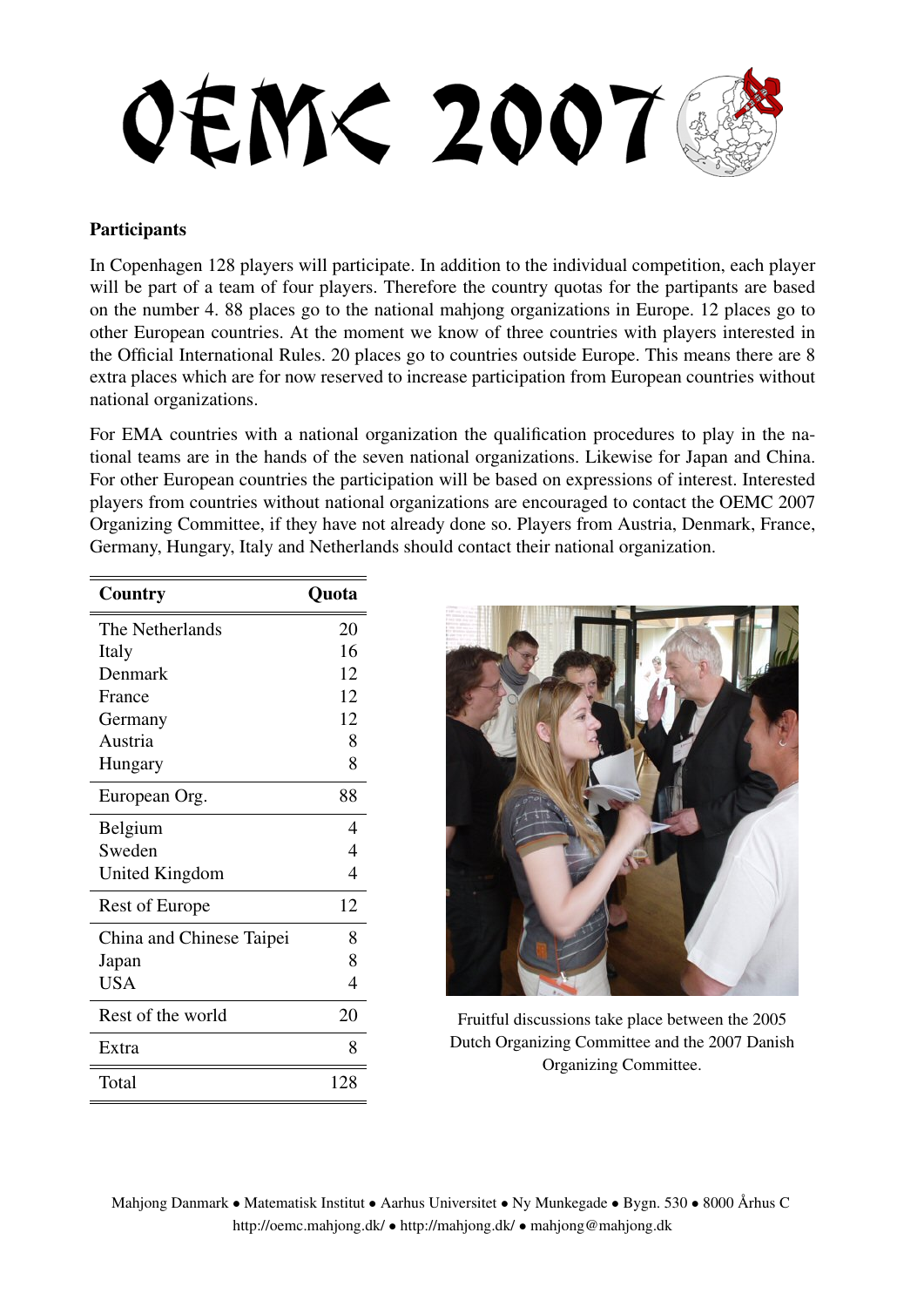**OEM< 2007** 

Head of Referees: Uwe Martens



Uwe Martens, president of Deutsche Mah-Jongg Liga, president of European Mahjong Association and Head of Referees at the OEMC 2007.

Playing at the OEMC 2005 in Nijmegen went very smoothly because the team of referees were very well-prepared. To make sure this will also be the case in Copenhagen, the OEMC 2007 Organizing Committee has asked Uwe Martens, who refereed in Nijmegen, to be Head of Referees at the OEMC 2007, and we are very happy to announce that he has gladly accepted.

Uwe will be putting together a team of referees with representatives from several European nations and he will organize discussions and meetings within the referee team, which is envisioned as a team of four referees including the head of referees.

The booklet of regulations prepared by the Dutch Organizing Committee for the OEMC 2005 covered virtually all practical details regarding the playing sessions and was a great help for the players as well as the referees. The document will be slightly revised and updated by the Danish Organizing Committee in cooperation with the European Mahjong Association.